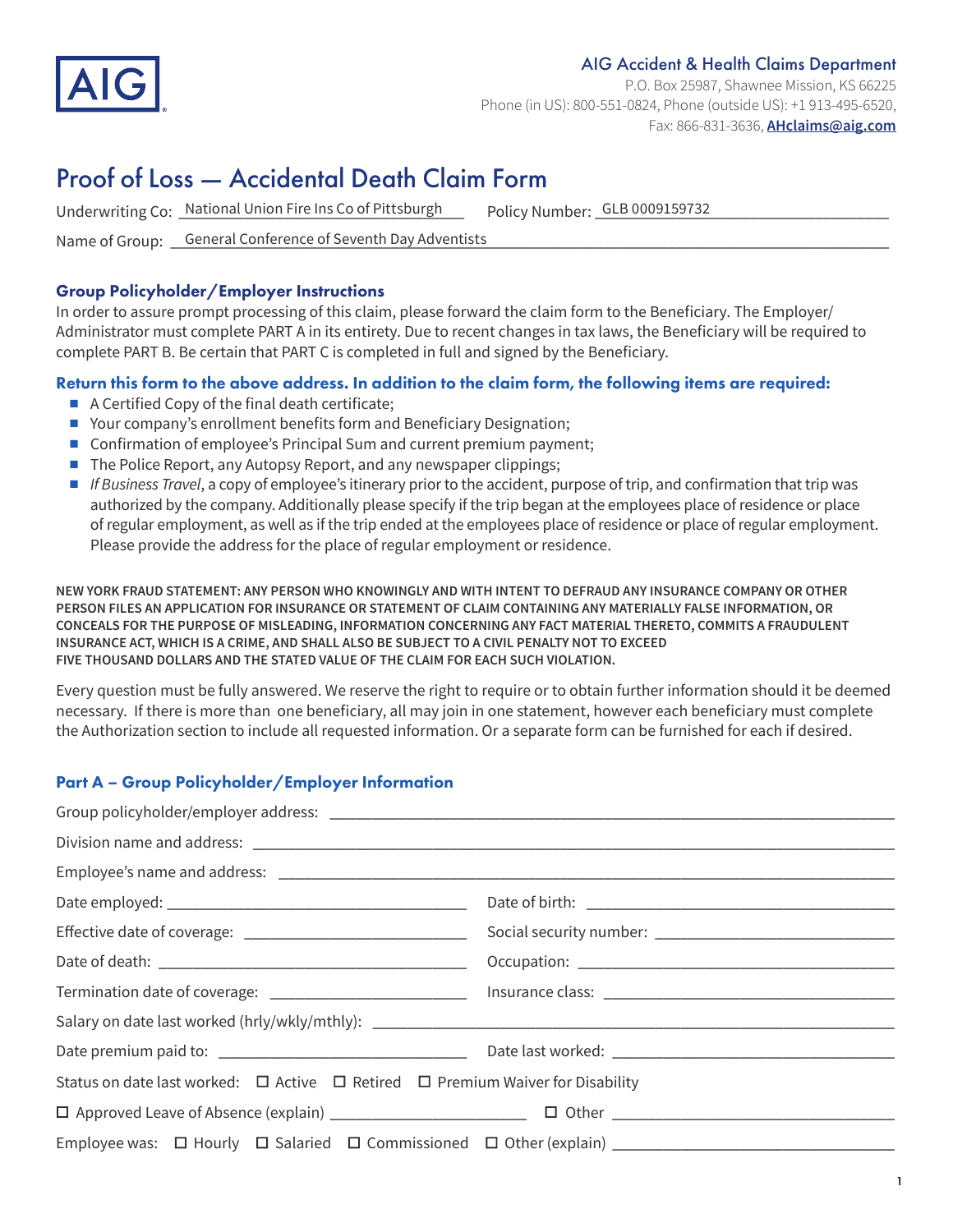# If claim is for dependent, provide the following:

| <b>Group Policyholder/Employer Signature</b>                                                                                                                                                                                                                                                                                                                                                     |  |
|--------------------------------------------------------------------------------------------------------------------------------------------------------------------------------------------------------------------------------------------------------------------------------------------------------------------------------------------------------------------------------------------------|--|
| I hereby certify that the above information is true and correct to the best of my knowledge and belief.                                                                                                                                                                                                                                                                                          |  |
|                                                                                                                                                                                                                                                                                                                                                                                                  |  |
|                                                                                                                                                                                                                                                                                                                                                                                                  |  |
|                                                                                                                                                                                                                                                                                                                                                                                                  |  |
|                                                                                                                                                                                                                                                                                                                                                                                                  |  |
| Part B - Important Tax Information (to be completed by beneficiary)                                                                                                                                                                                                                                                                                                                              |  |
|                                                                                                                                                                                                                                                                                                                                                                                                  |  |
| UNDER PENALTIES OF PERJURY, I CERTIFY THAT THE SOCIAL SECURITY/TAX ID NUMBER SHOWN ABOVE IS MY CORRECT SOCIAL SECURITY                                                                                                                                                                                                                                                                           |  |
| OR TAXPAYER IDENTIFICATION NUMBER.                                                                                                                                                                                                                                                                                                                                                               |  |
|                                                                                                                                                                                                                                                                                                                                                                                                  |  |
| <b>Part C - Beneficiary Information</b>                                                                                                                                                                                                                                                                                                                                                          |  |
| In order to assure prompt processing, please be certain the authorization below is signed by the beneficiary. The completed<br>and signed claim form along with the Certified Death Certificate, Police Report, Autopsy Report, and any newspaper<br>clippings should be returned to the Employer/Administrator.                                                                                 |  |
|                                                                                                                                                                                                                                                                                                                                                                                                  |  |
|                                                                                                                                                                                                                                                                                                                                                                                                  |  |
| NOTE: If any designated beneficiary is deceased, submit that beneficiary's certified Death Certificate. If the beneficiary is<br>the Deceased's estate, furnish certified letters of Administration or Letters of Testamentary, and Estate Tax ID Number. If the<br>beneficiary is a minor, furnish certified Letters of Guardianship for the minor's estate and minor's social security number. |  |
|                                                                                                                                                                                                                                                                                                                                                                                                  |  |
|                                                                                                                                                                                                                                                                                                                                                                                                  |  |
|                                                                                                                                                                                                                                                                                                                                                                                                  |  |
|                                                                                                                                                                                                                                                                                                                                                                                                  |  |
|                                                                                                                                                                                                                                                                                                                                                                                                  |  |
|                                                                                                                                                                                                                                                                                                                                                                                                  |  |
|                                                                                                                                                                                                                                                                                                                                                                                                  |  |
| List all physicians and surgeons who attended deceased for the injuries causing death.                                                                                                                                                                                                                                                                                                           |  |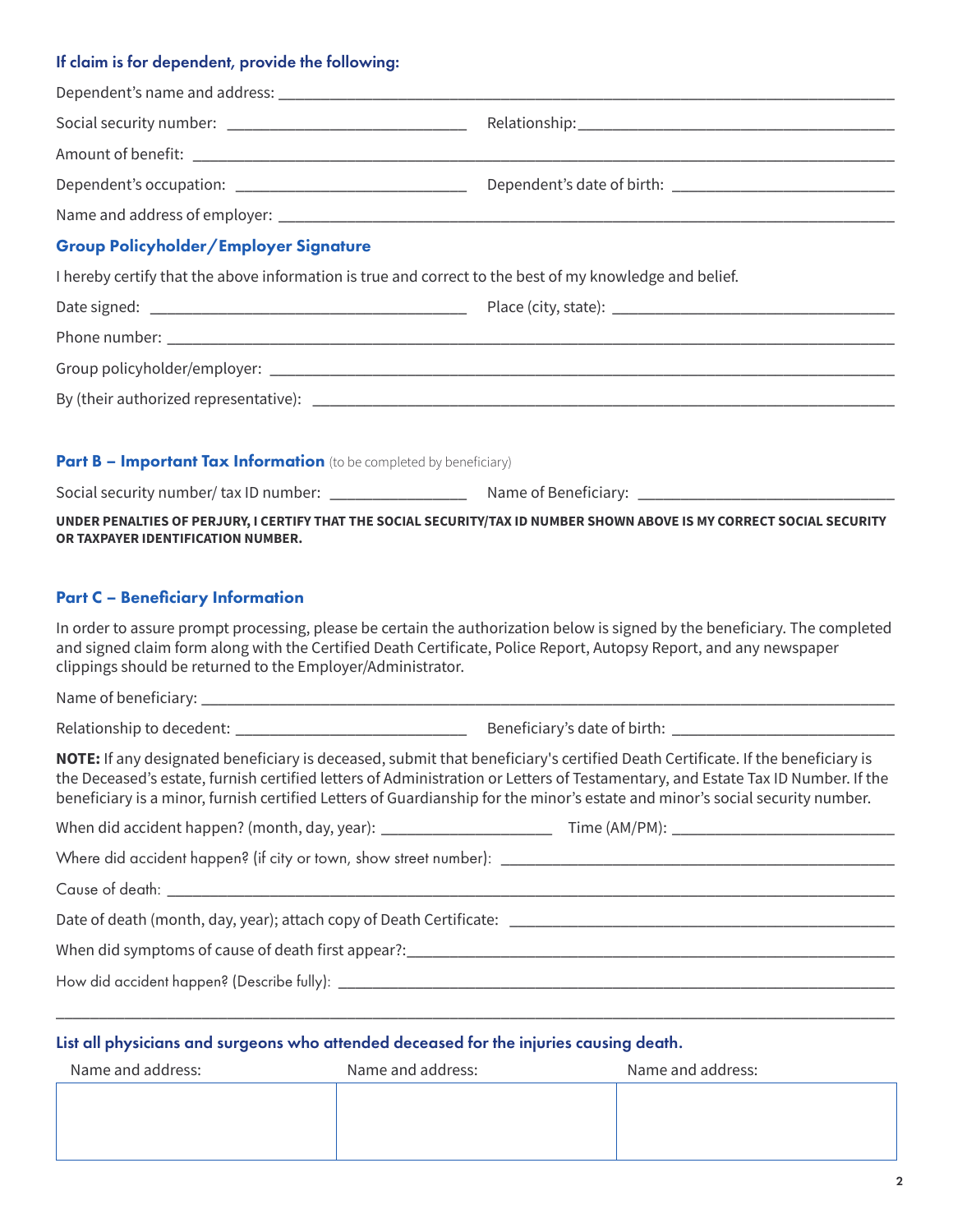#### List all physicians and surgeons who attended deceased during the last five years.

| Name: | Address: | Ailment: |
|-------|----------|----------|
|       |          |          |
|       |          |          |
| Name: | Address: | Ailment: |
|       |          |          |
|       |          |          |

#### List all witnesses to accident.

| Name and address: | Name and address: | Name and address: |
|-------------------|-------------------|-------------------|
|                   |                   |                   |
|                   |                   |                   |
|                   |                   |                   |

#### List other coverages and amounts of insurance in force on deceased's life.

|                |                 | Amount of insurance: |
|----------------|-----------------|----------------------|
|                |                 |                      |
|                |                 |                      |
| Policy number: | Effective date: | Amount of insurance: |
|                |                 |                      |
|                |                 |                      |
|                |                 |                      |

Have divorce proceedings ever been instituted by or against the deceased? If yes, indicate when, where and the outcome:

\_\_\_\_\_\_\_\_\_\_\_\_\_\_\_\_\_\_\_\_\_\_\_\_\_\_\_\_\_\_\_\_\_\_\_\_\_\_\_\_\_\_\_\_\_\_\_\_\_\_\_\_\_\_\_\_\_\_\_\_\_\_\_\_\_\_\_\_\_\_\_\_\_\_\_\_\_\_\_\_\_\_\_\_\_\_\_\_\_\_\_\_\_\_\_\_\_\_

**I HEREBY CERTIFY THAT THE ABOVE INFORMATION IS TRUE AND CORRECT TO THE BEST OF MY KNOWLEDGE AND BELIEF.** 

#### Part D – Authorization

I, the undersigned authorize any hospital or other medical-care institution, physician or other medical professional, pharmacy, insurance support organization, governmental agency, group policyholder, insurance company, association, employer or benefit plan administrator to furnish to the Insurance Company named above or its representatives, any and all information with respect to any injury or sickness suffered by, the medical history of, or any consultation, prescription or treatment provided to, the person whose death, injury, sickness or loss is the basis of claim and copies of all of that person's hospital or medical records, including information relating to mental illness and use of drugs and alcohol, to determine eligibility for benefit payments under the Policy Number identified above. I authorize the group policyholder, employer or benefit plan administrator to provide the Insurance Company named above with financial and employment-related information. I understand that this authorization is valid for the term of coverage of the Policy identified above and that a copy of this authorization shall be considered as valid as the original. I understand that I or my authorized representative may request a copy of this authorization.

Signature of beneficiary, authorized representative, or next of kin: \_\_\_\_\_\_\_\_\_\_\_\_\_\_\_\_\_\_\_\_\_\_\_\_\_\_\_\_\_\_\_\_\_\_\_\_\_\_\_\_\_\_\_\_\_ Date signed (month, day, year): \_\_\_\_\_\_\_\_\_\_\_\_\_\_\_\_\_\_\_\_\_\_\_\_\_\_\_\_\_\_\_\_\_\_\_\_\_\_\_\_\_\_\_\_\_\_\_\_\_\_\_\_\_\_\_\_\_\_\_\_\_\_\_\_\_\_\_\_\_\_\_\_ Address of next of kin: Email address: \_\_\_\_\_\_\_\_\_\_\_\_\_\_\_\_\_\_\_\_\_\_\_\_\_\_\_\_\_\_\_\_\_\_\_ Home phone number: \_\_\_\_\_\_\_\_\_\_\_\_\_\_\_\_\_\_\_\_\_\_\_\_\_\_\_\_\_